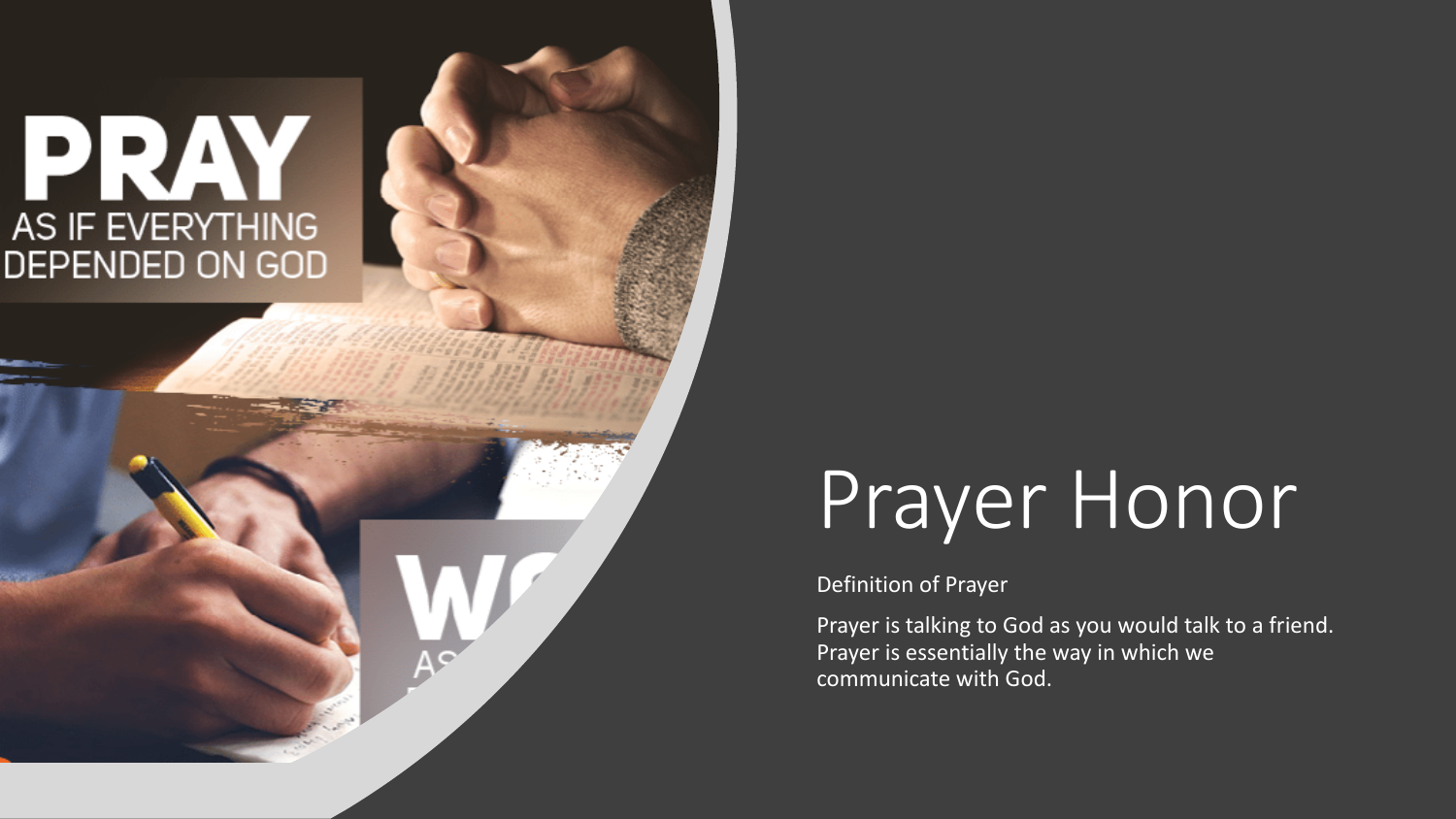# *PRAYER HONOR*

- 1. As a group or with a friend discuss:
- A. What do you think prayer is? Prayer is talking to God. Or it is essentially a form of communication with God.
- B. Why do you believe prayer is important? Prayer is important because it way in which we keep our connection to God. It is the way we communicate with Him.
- C. Do you think a person can be a Christian and not pray? Absolutely NOT! You cannot call yourself a Christian and do not pray. Prayer is communication with God and our connection to Him. If we do not pray we have no connection.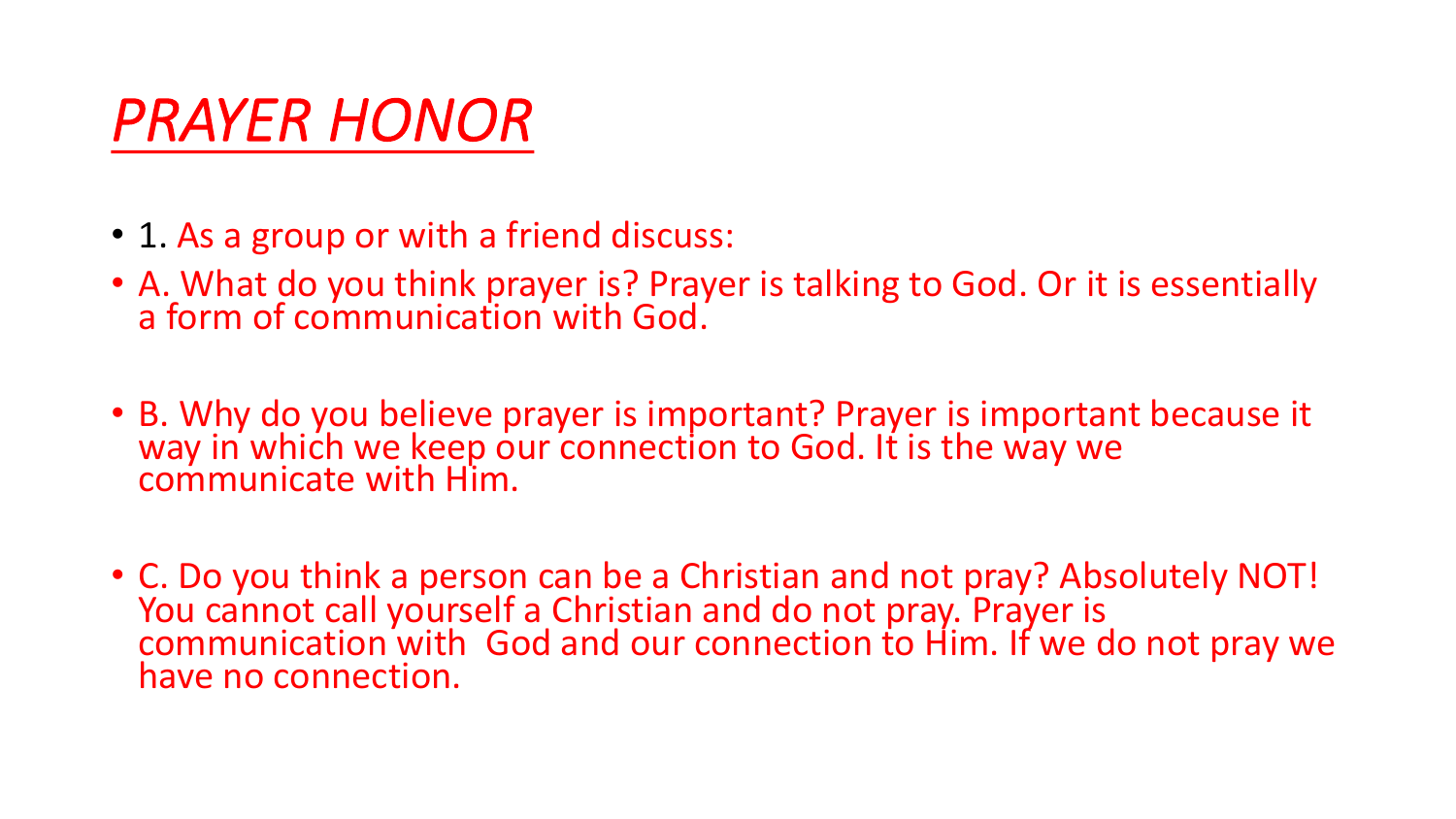# Question Cont. #2

- Individually or as a group, examine the two versions of the Lord's Prayer { Matthew 6:9-13 and Luke 11:2-4) found in the gospels. Matthew record his prayer as the Lord was giving His Sermon on the Mount. Whereas Luke recorded his as a result of the disciples asking Jesus to teach them how to pray.
- A. What are the Differences?
- In Matthew's version the Lords prayer is longer, Luke's' version is shorter. Matthew( vs.13) ends with " For yours is the kingdom the power and the glory." Luke left that section out of his version.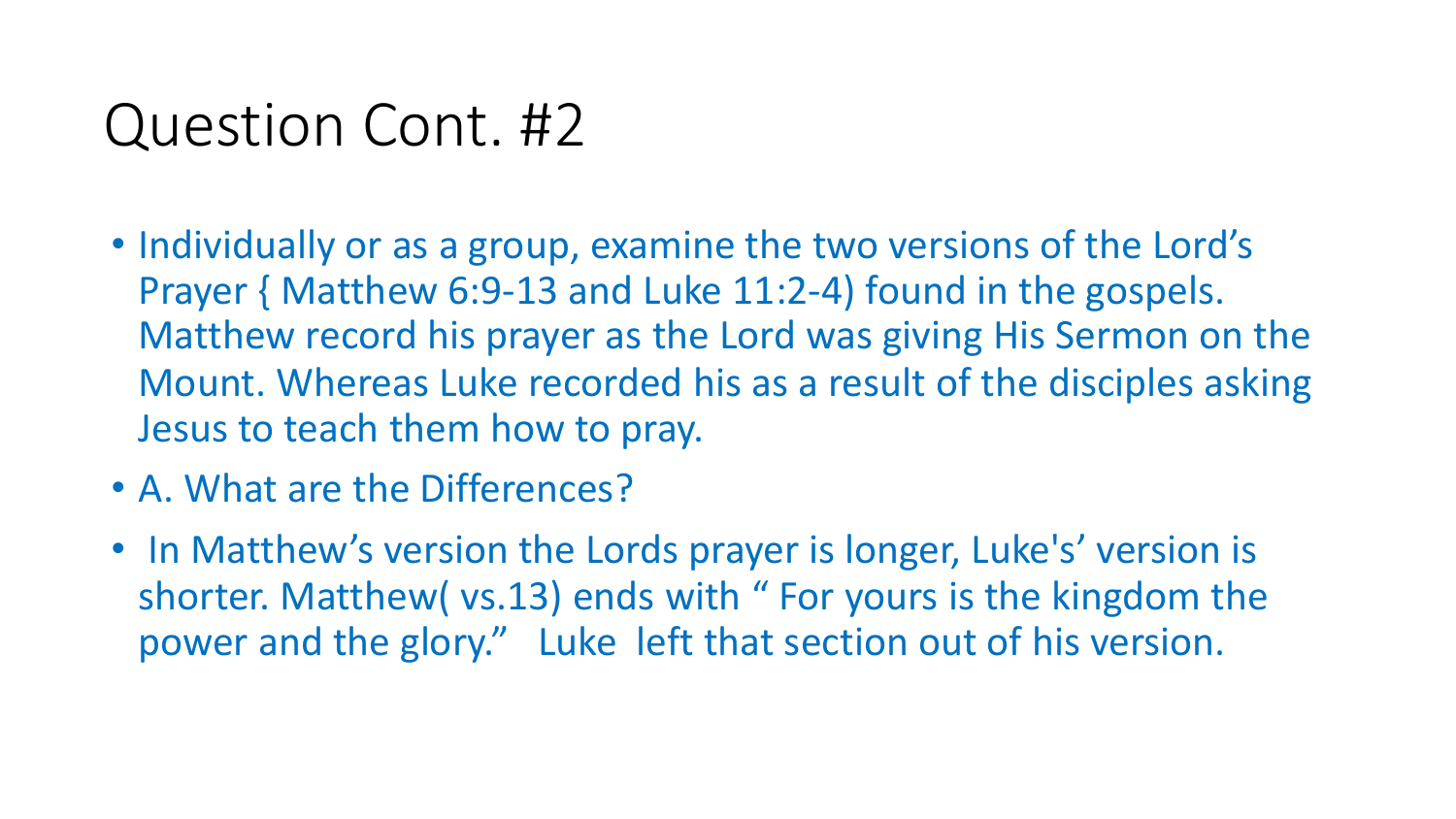# Question #2 cont.

- B. When might one of the versions be more appropriate than the other in your spiritual life? This is very personal question with no set answer.
- C. Why do you think the Lord's Prayer is so important to Christianity? To you? The Lord's prayer is a model prayer provided by Jesus for us to follow. It contains Praise, thanksgiving, repentance, and recognition of the supremacy of God in our lives. It also serves as a unifying force as Christians of different denominations repeat the same words around the world.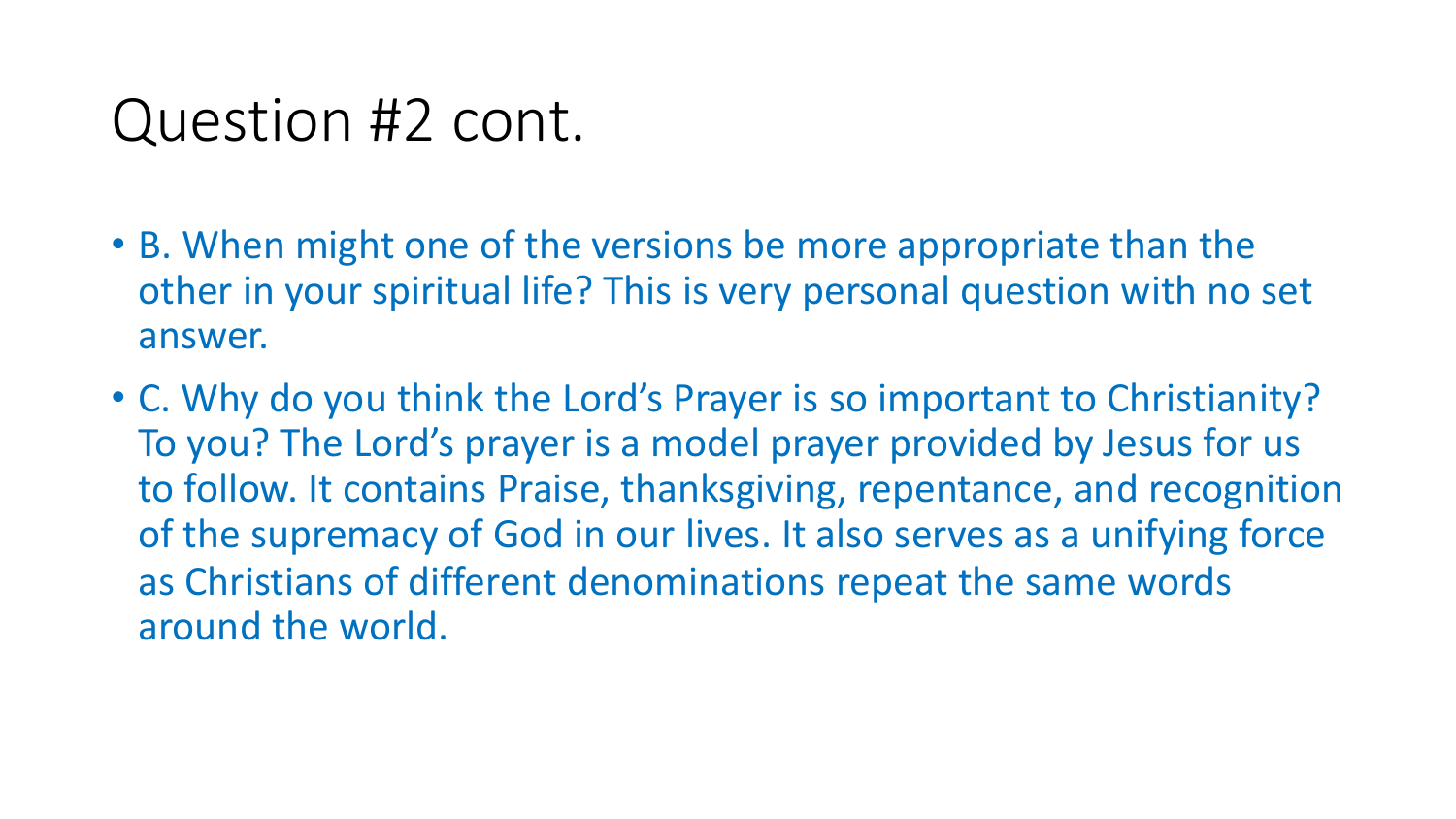# Question #3

- Locate six Prayers in the Bible ( use at least 2 of Jesus' in the new testament and 2 in the old testament} Read or listen to each prayer
- B. Discover who prayed, what the person/persons prayed for, and why they prayed?
- C. Discover the result of each prayer. Below are a few examples:
- Hannah's prayer ( 1 Samuel 2:1-10), The Lords Prayer (Matthew 6)David's Prayer ( Psalms 61) Jesus' Prayer to His Father in Gethsemane just before His crucifixion ( Matthew 26: 39-42) Elijah's Prayer to God for rain (1Kings 18:36) Prayer 6 &7 (Luke 18:9-14) this pray shows some people who are confident or boastful in their own righteousness and looked down on everyone one else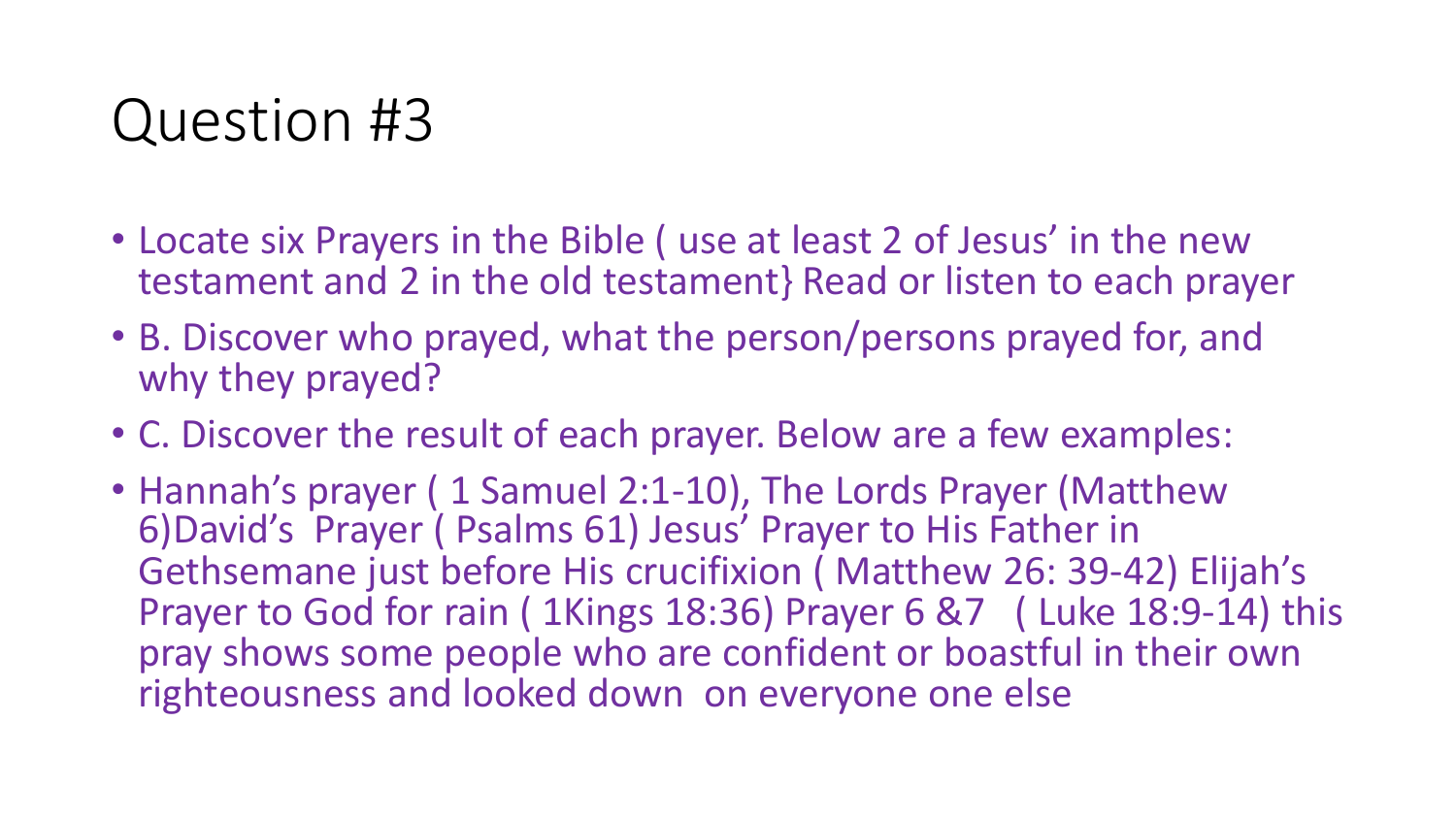# Prayer 6& 7. Cont.

- The story as being told by Jesus contrasts two types of prayers- one by a self-confident religious person and the other by a tax collector, presumably who cheated people and certainly was hated by his fellow Jews for collaborating with the Romans. The first person prayed publicly to show off his good deeds. He did not believe that he needed forgiveness! The tax collector simply sought mercy from God, admitting he was a sinner.
- We do not know under what circumstances Jesus told the story , perhaps he told it over and over as he traveled from town to town. In the 2014 movie Son Of God, Jesus is portrayed telling the story to a Pharisee { who likely prayed the first prayer himself}in front of Matthew's tax collector table. Matthew mouths the words of the tax collector's prayer along with Jesus, clearly recognizing himself in the parable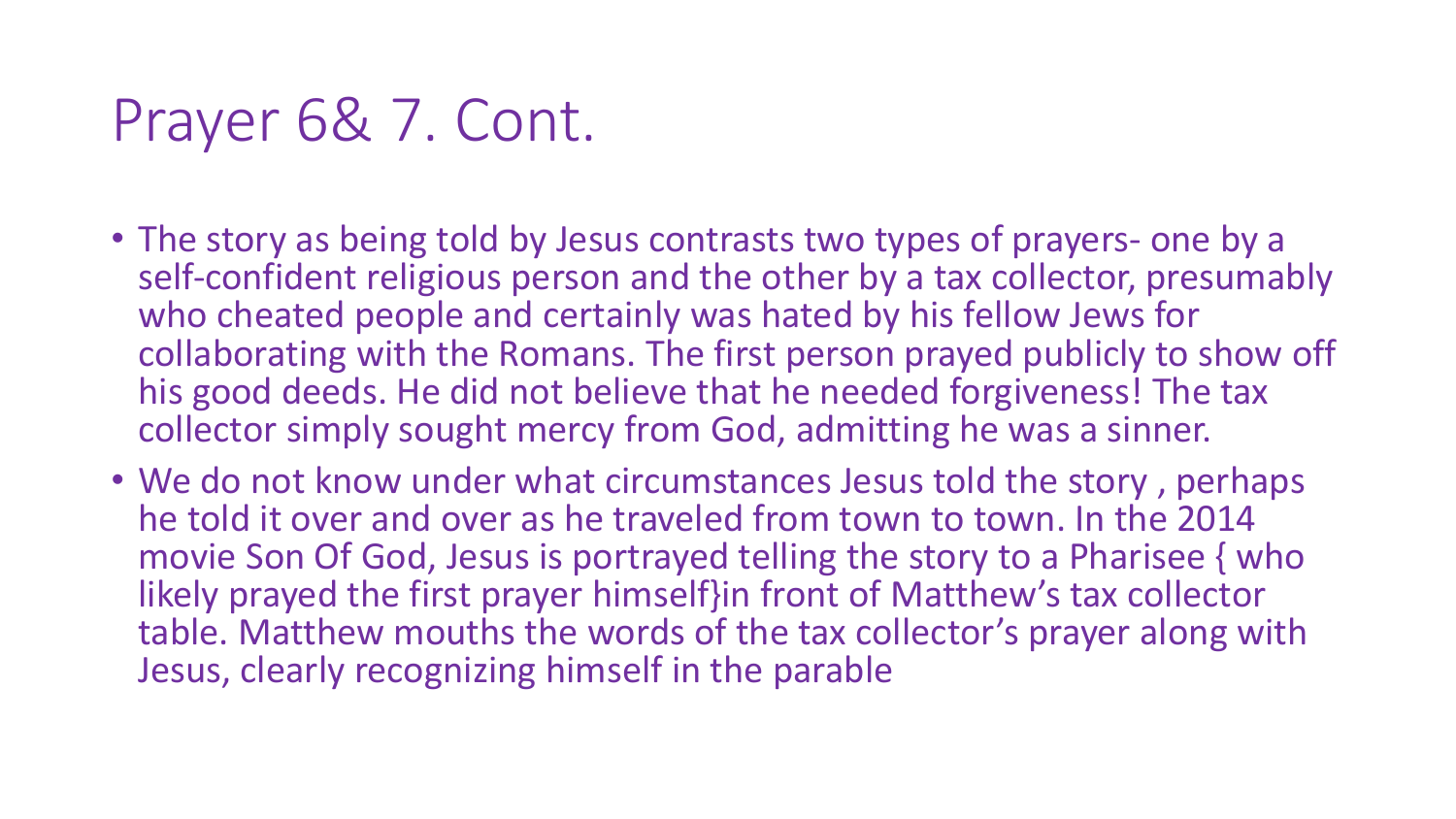# 4- List the ACTS for prayer and give an example of a prayer of each type in the Bible

- A- ADORATION ( Praise) Many of the Psalms are sung as prayers of praise. A short and sweet example is found in the New Testament book of Jude " To the only wise God our Savior, be glory and majesty, dominion and power, both now and forever, Amen." (25)
- C- Confession-Psalm 51 is King David's prayer of confession after he used his power to commit adultery with Uriah's wife and got her pregnant and tried to cover up his sins and then arranging for Uriah to be placed in the head of the battle field so that he would be killed ( which did happen}. Even after all of this David had no remorse in his heart, he showed no true repentance. God allowed David to live until he was told about what he did by a messenger of God. After he realized how wrong he was he felt sorrow and went to God confessing his sin.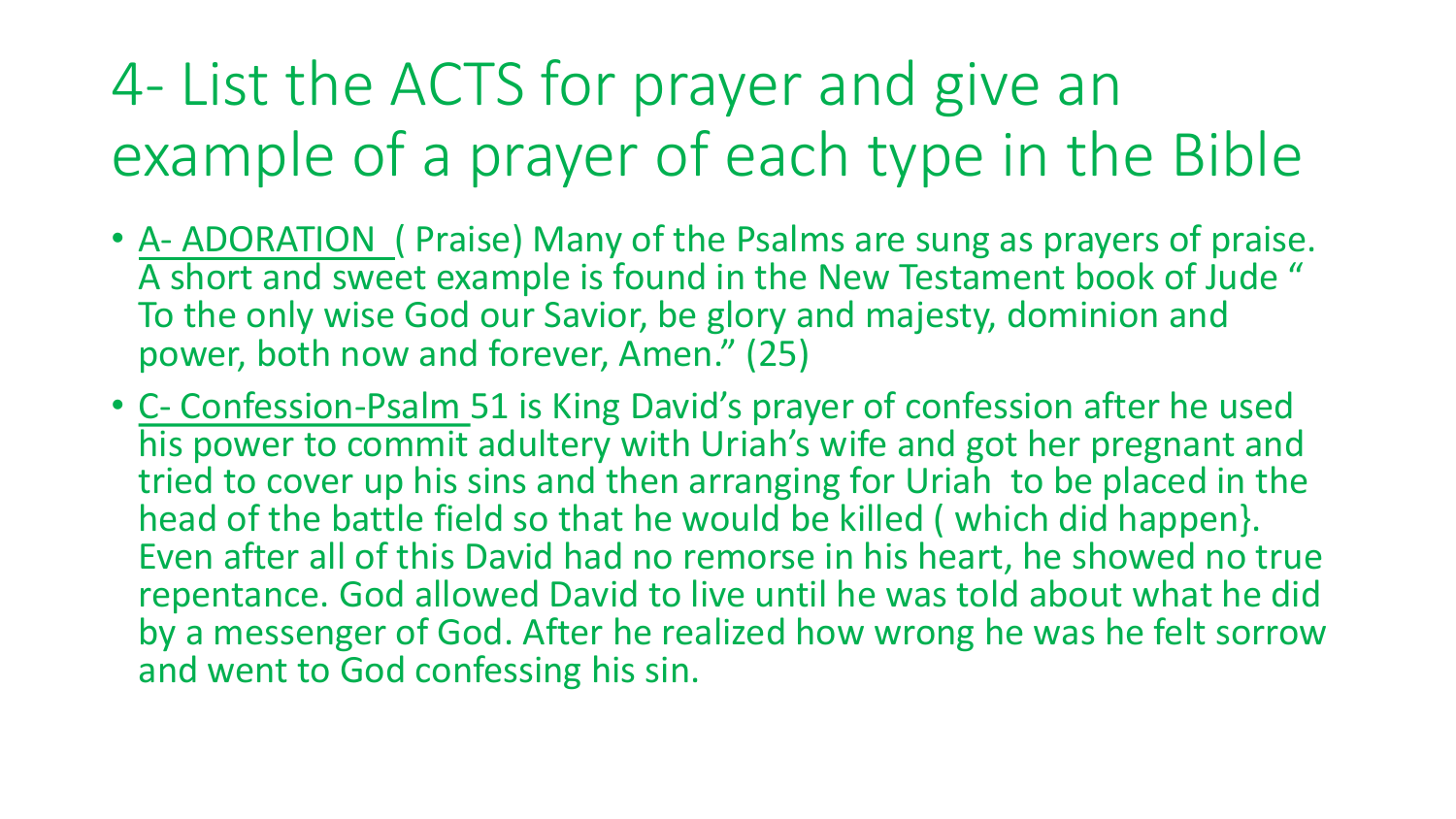# ACTS cont.

• *T-Thanksgiving-* " Give thanks to the Lord, for he is good , His love endures forever." { Psalms 107:1} Psalms 75:1, Psalms 92: 1-4 ( Sabbath Psalms)

*S- Supplications { Requests*) - One of the most famous is the Prayer of Jabez found in 1 Chronicles 4:9-10- Jabez cried out to the Lord, God of Israel saying, " Oh that you would bless me indeed and enlarge my territory! Let you hand be with me, and keep me from the evil one." God granted him his request.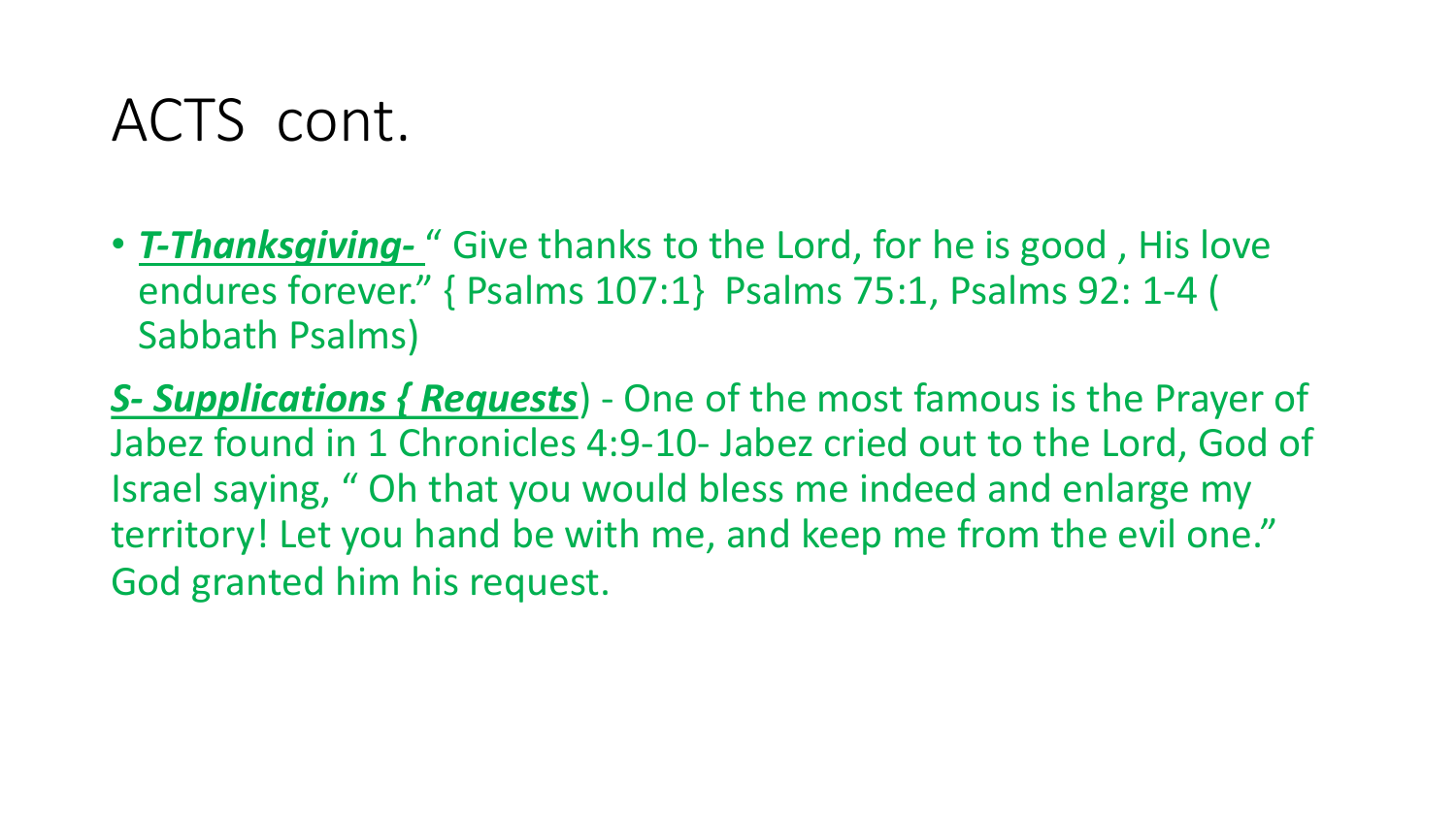# Question #5

As a group or with a friend, read and listen to and discuss the chapter on prayer in the book Steps to Christ by Ellen G. White. Title on prayer is called the Privilege of Prayer ( You can get the book from your home library or download it for free)

6- As a group or with a friend, discuss how you have seen God answer personal prayer, whether your prayer or those of a friend or a family member. Use the time to share your testimonies.

7- Develop a personal prayer life by praying daily for a month for the following: ( It will be a good thing to start a prayer journal}